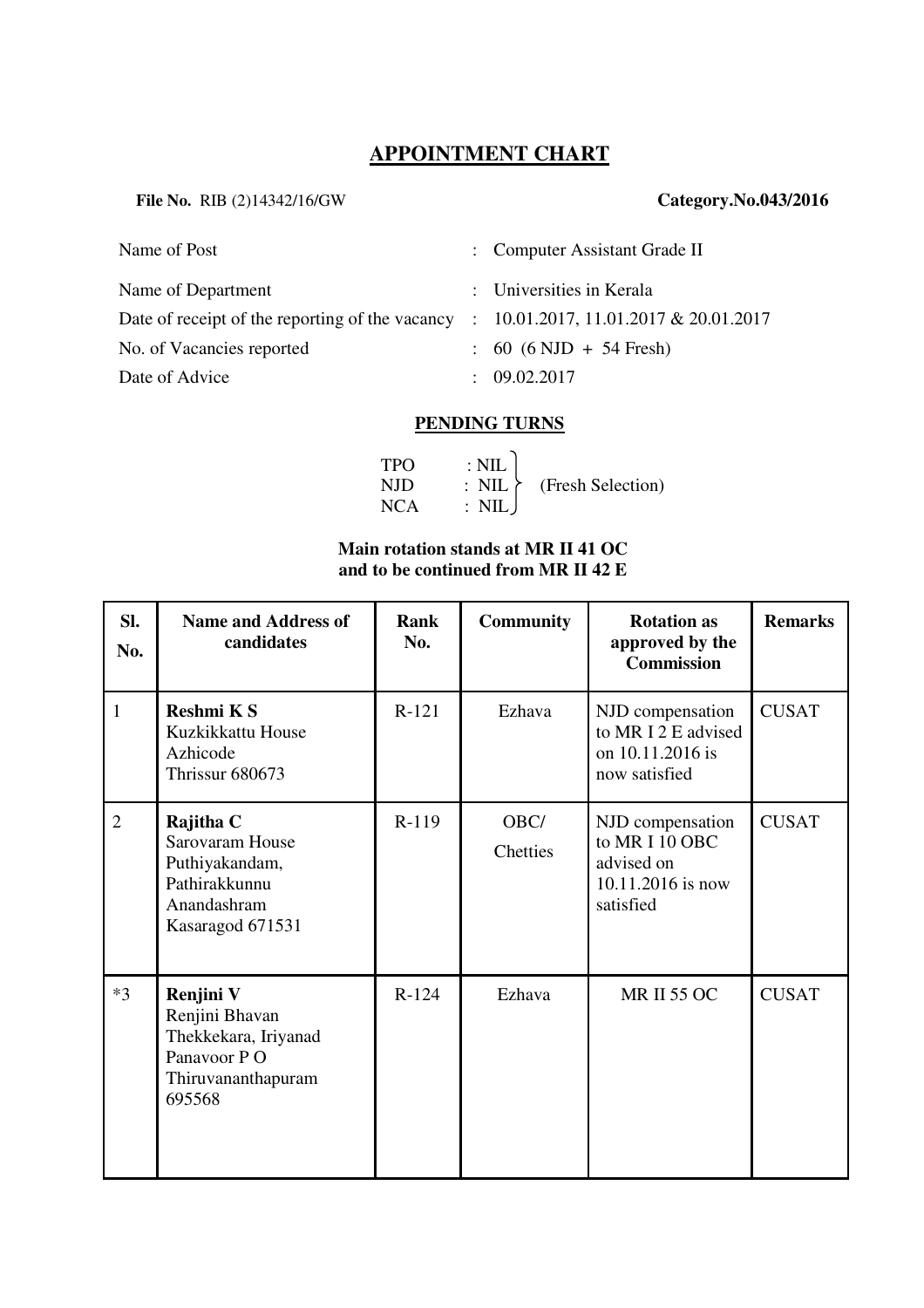| $\overline{4}$ | Liji C P<br>Kuttiyangal House<br>Nanminda, Nanminda<br>Kozhikode 673613                                | $R-116$             |                       | <b>MR II 43 OC</b> | <b>CUSAT</b> |
|----------------|--------------------------------------------------------------------------------------------------------|---------------------|-----------------------|--------------------|--------------|
| 5              | Lishma S<br>Kannattuchira<br>Vayalar<br>Kalavamkodam<br>Alappuzha 688536                               | $R-3$<br>$(S/L-ST)$ | ST/<br><b>Ulladan</b> | MR II 44 ST        | <b>CUSAT</b> |
| 6              | <b>Smitha G S</b><br>Krishna Vilas<br>Thannimoodu<br>Amaravila<br>Thiruvananthapuram<br>695122         | R117                |                       | <b>MR II 45 OC</b> | <b>CUSAT</b> |
| $\overline{7}$ | <b>Binsha N Asharaf</b><br>Binsha Jinsha Bhavan,<br>Vettuvila Puthen Veedu<br>Pothencode<br>Trivandrum | R-181               | Muslim                | <b>MR II 46 M</b>  | <b>CUSAT</b> |
| 8              | Linu Raj M R<br>Leena Bhavan<br>Kavara<br>Venjaramoodu PO,<br>Thiruvananthapuram<br>695607             | $R-118$             |                       | <b>MR II 47 OC</b> | <b>CUSAT</b> |
| 9              | Soniya C S<br>Soniya Bhavan<br>Vavaraambalam<br>Koithoorkonam PO<br>Trivandrum 695584                  | $R-502$             | OX/<br>Cheramar       | MR II 48 O.X.      | <b>CUSAT</b> |
| 10             | <b>Sreekala V R</b><br>Keerthanam<br>Vazhavilakam<br>Vilappilsala PO<br>Thiruvananthapuram<br>695573   | $R-120$             |                       | <b>MR II 49 OC</b> | <b>CUSAT</b> |
| 11             | <b>Sheeba S</b><br>Kunnumpurath<br>Vellanathuruthu<br>Cheriyazheekal<br>Kollam                         | $R-253$             | Dheevara/<br>Arayan   | <b>MR II 50 D</b>  | <b>CUSAT</b> |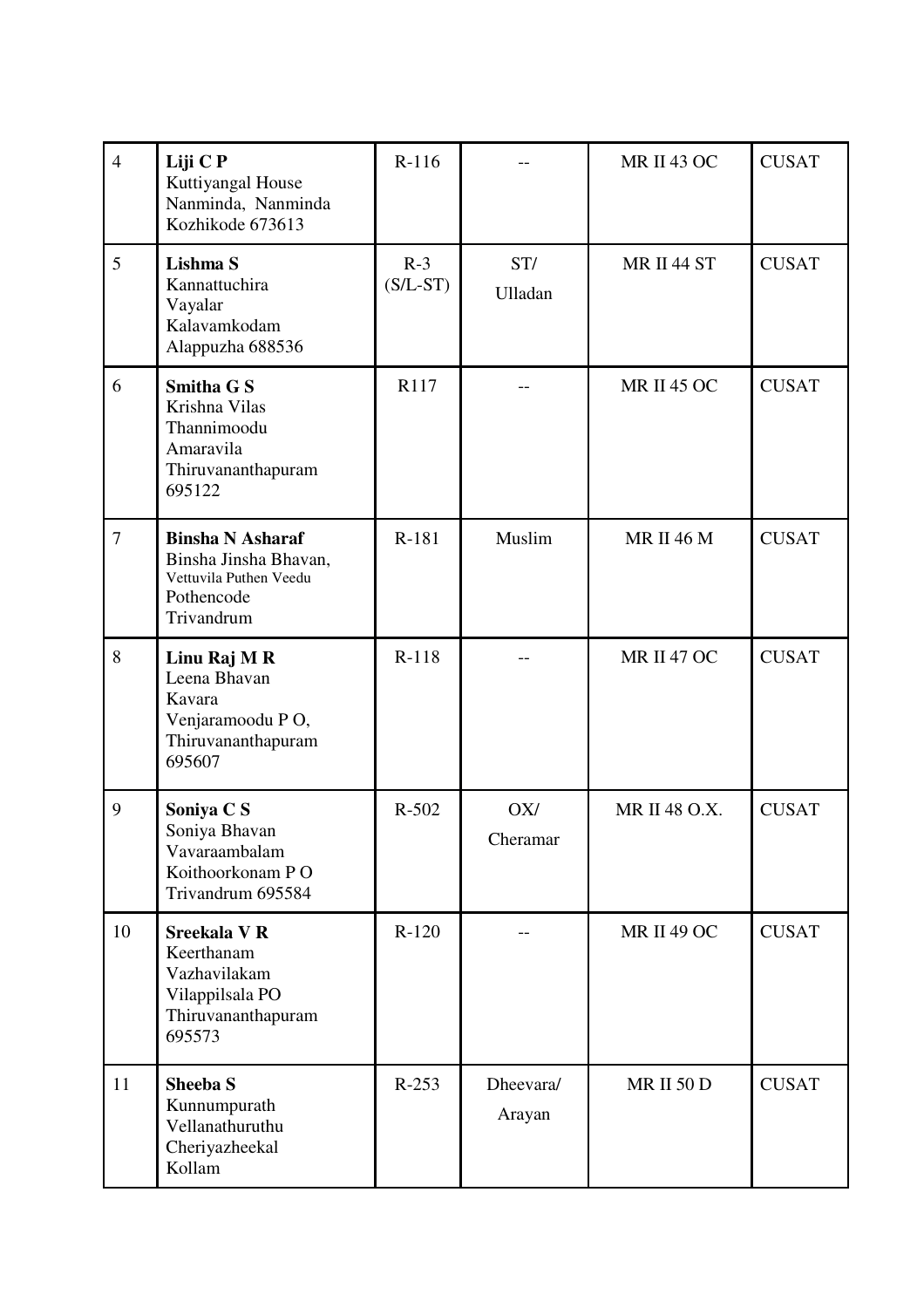| 12    | <b>Eldho P Sunny</b><br>Palakalathil House<br>Vengoor<br>Ernakulam<br>683546                             | $R-122$ |               | <b>MR II 51 OC</b> | <b>CUSAT</b> |
|-------|----------------------------------------------------------------------------------------------------------|---------|---------------|--------------------|--------------|
| 13    | Divya Sekhar<br>Deepu Bhavanam<br>Kunnathoor<br>Puthanampalam<br>Kollam                                  | R-682   | SC/<br>Pulaya | <b>MR II 52 SC</b> | <b>CUSAT</b> |
| 14    | Manoj R G<br>Aswathy,<br>TC No-54/1098<br>Edagramom,<br>Karumom PO,<br>Trivandrum 695002                 | $R-123$ |               | <b>MR II 53 OC</b> | <b>CUSAT</b> |
| $*15$ | Subi S<br>Sujinivas<br>Attinkuzhy<br>Kazhakuttom<br>Thiruvananthapuram<br>695582                         | $R-127$ | Ezhava        | <b>MR II 59 OC</b> | <b>CUSAT</b> |
| $*16$ | Deepa A S<br><b>B</b> S Bhavan<br>Korani, Edakkodu PO<br>Thiruvananthapuram<br>695104                    | $R-129$ | Ezhava        | <b>MR II 42 E</b>  | <b>CUSAT</b> |
| 17    | Sunijathu Beevi A<br>Cresent<br>Thamarassery<br>Thamarassery 695601                                      | R-186   | Muslim        | <b>MR II 56 M</b>  | <b>CUSAT</b> |
| 18    | <b>Anitha N Namboothiri</b><br>Vilakkathara Madom<br>Thanneermukkom PO,<br>Cherthala<br>Alappuzha 688527 | $R-125$ |               | <b>MR II 57 OC</b> | <b>CUSAT</b> |
| $*19$ | Ansi Vijayadharan V<br>Kuzhivila Veedu<br>Chempakamangalam<br>Korani PO,<br>Thiruvananthapuram<br>695104 | $R-131$ | Ezhava        | <b>MR II 54 E</b>  | <b>CUSAT</b> |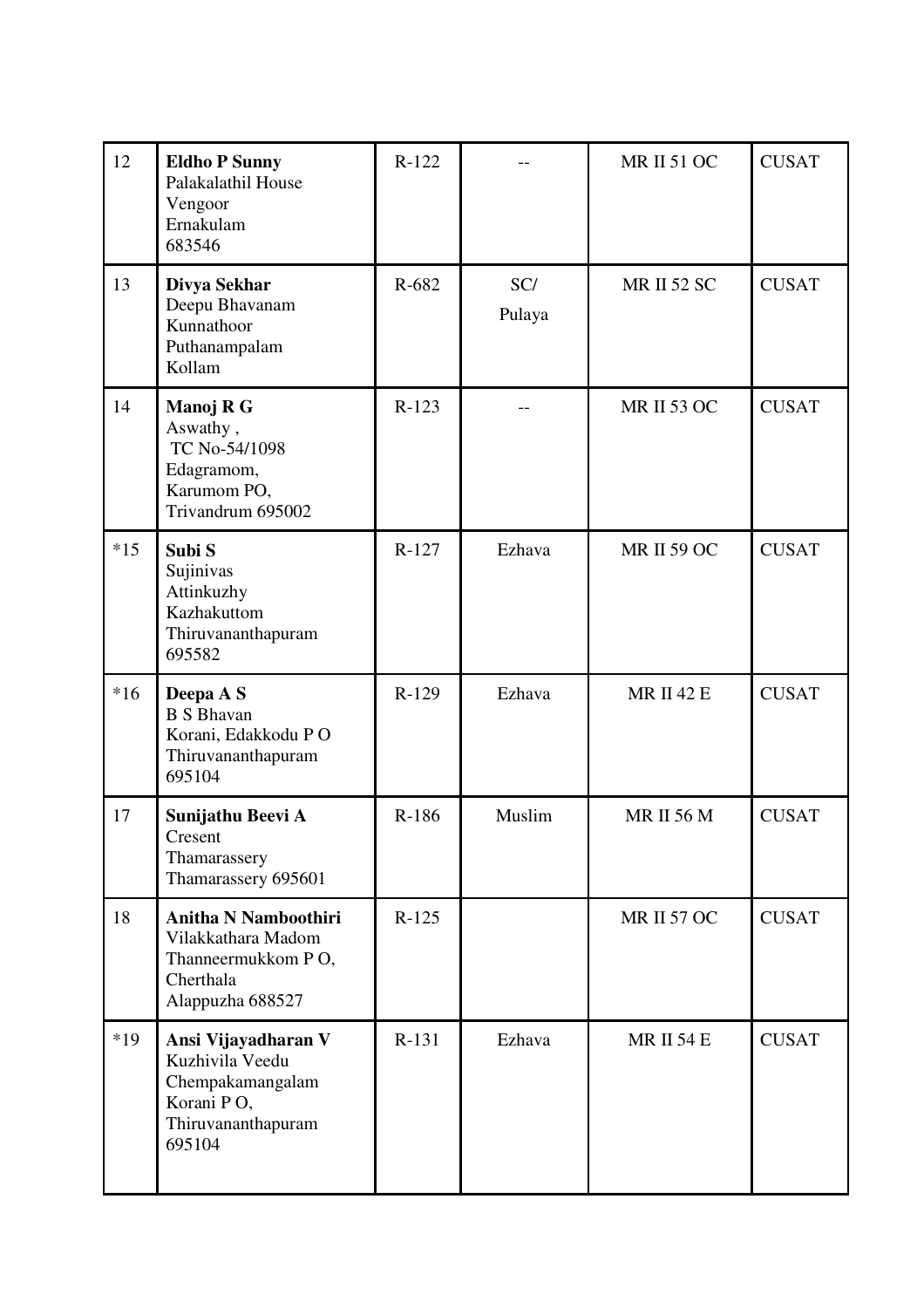| $*20$ | Ajin $S$ K<br>Plavila Veedu<br>Thumpode<br>Kallara PO<br>Trivandrum 695608                       | $R-134$           | Ezhava        | <b>MR II 58 E</b>                     | <b>CUSAT</b> |
|-------|--------------------------------------------------------------------------------------------------|-------------------|---------------|---------------------------------------|--------------|
| 21    | Deepu Krishnan A<br>Deepthy<br>Thottinkara<br>Plamoottukada PO,<br>Trivandrum 695122             | $R-158$           | Hindu Nadar   | <b>MR II 60 N</b>                     | <b>CUSAT</b> |
| 22    | <b>Saran S</b><br>Moolavattam<br>Charuvilaveedu<br>Koonayil Paravur<br>Paravur<br>Kollam 691301  | $R-128$           |               | <b>MR II 61 OC</b>                    | <b>CUSAT</b> |
| 23    | Sreerekha T J<br>Plavila, Aryanad<br>Kottakkakam PO,<br>Thiruvananthapuram<br>695542             | $R-3$<br>$(DA-D)$ |               | Sl.No.166<br>reserved for DA-<br>Deaf | <b>CUSAT</b> |
| $*24$ | Suma S<br>Thamarathukulambu House,<br>Ambattuparambu,<br>Tattamangalam PO,<br>Palakkad           | $R-135$           | Thiyya        | <b>MR II 65 OC</b>                    | <b>CUSAT</b> |
| 25    | Sujina A<br><b>Alenchery House</b><br><b>Florican Road</b><br>Karaparamba PO<br>Kozhikode 673010 | $R-130$           |               | <b>MR II 63 OC</b>                    | <b>CUSAT</b> |
| 26    | Sujith MK<br>Mullinkezhil House<br>Thiruvangadu PO<br>Kannur 670103                              | R-688             | SC/<br>Pulaya | MR II 64 SC                           | <b>CUSAT</b> |
| $*27$ | Anasooya MK<br>Muttathil<br>Mattakkara PO<br>Kottayam 686564                                     | $R-142$           | Ezhava        | <b>MR II 79 OC</b>                    | <b>CUSAT</b> |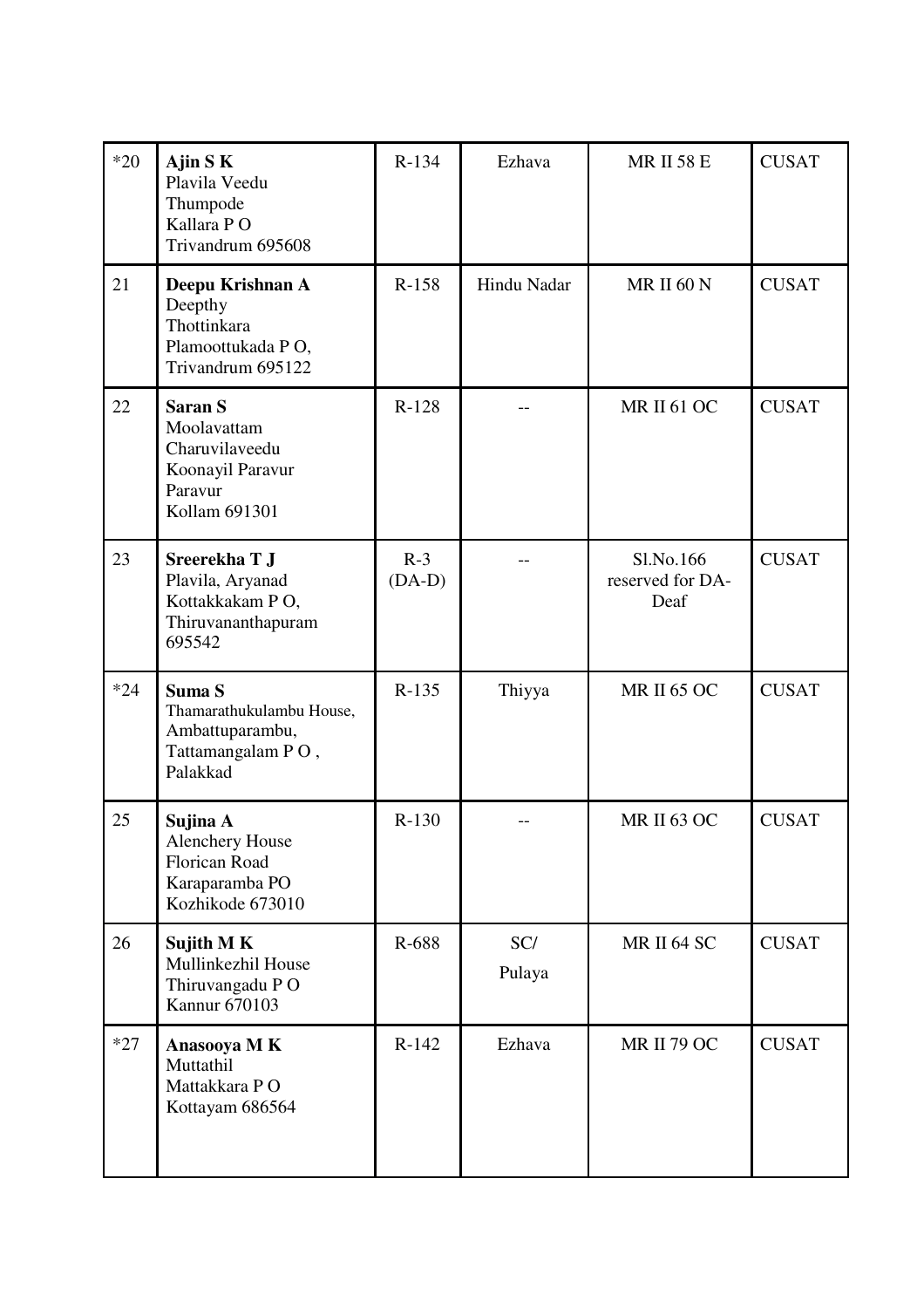| 28 | Sabitha <sub>S</sub><br>Block No 53<br>Manjappara<br>Thalikkuzhy PO<br>Trivandrum 695612                                          | R-193   | Muslim          | <b>MR II 66 M</b>  | <b>CUSAT</b> |
|----|-----------------------------------------------------------------------------------------------------------------------------------|---------|-----------------|--------------------|--------------|
| 29 | Jyothilekshmi S<br>Anasooya Bhavan,<br>T C 20/192(8)<br>Melarannoor<br>Karamana PO,<br>Trivandrum 695002                          | $R-136$ |                 | <b>MR II 67 OC</b> | <b>CUSAT</b> |
| 30 | Mary Anjaly Augustine C A<br>Choorakulath House<br>Kumbalanghi<br>(Near Old Edakochi Ferry)<br>Kumbalanghi PO<br>Ernakulam 682007 | $R-266$ | LC              | MR II 68 LC/AI     | <b>CUSAT</b> |
| 31 | <b>Ambily MR</b><br>Ulloorvilakam<br>Mannottukonam<br>Payattuvila PO<br>Thiruvananthapuram<br>695501                              | R137    |                 | <b>MR II 69 OC</b> | <b>CUSAT</b> |
| 32 | <b>Akhiljith R</b><br>Ayilyam/7(16/263)<br>Nr GVHSS Karakulam<br>Karakulam<br>Thiruvananthapuram                                  | $R-172$ | Viswakarma      | <b>MR II 70 V</b>  | <b>CUSAT</b> |
| 33 | <b>Remya Mole S</b><br>Anjaneya<br>M B Building<br>Choozhattukotta<br>Malayam P O, Malayam<br>Thiruvananthapuram<br>695571        | $R-138$ | OBC/<br>Velaans | MR II 71 OC        | <b>CUSAT</b> |
| 34 | Manju U<br>Chennilam Thottinkara-<br>Puthen Veedu<br>Kadakkal, Chennilam<br>Kollam 691536                                         | R-709   | SC/<br>Kurava   | <b>MR II 72 SC</b> | <b>CUSAT</b> |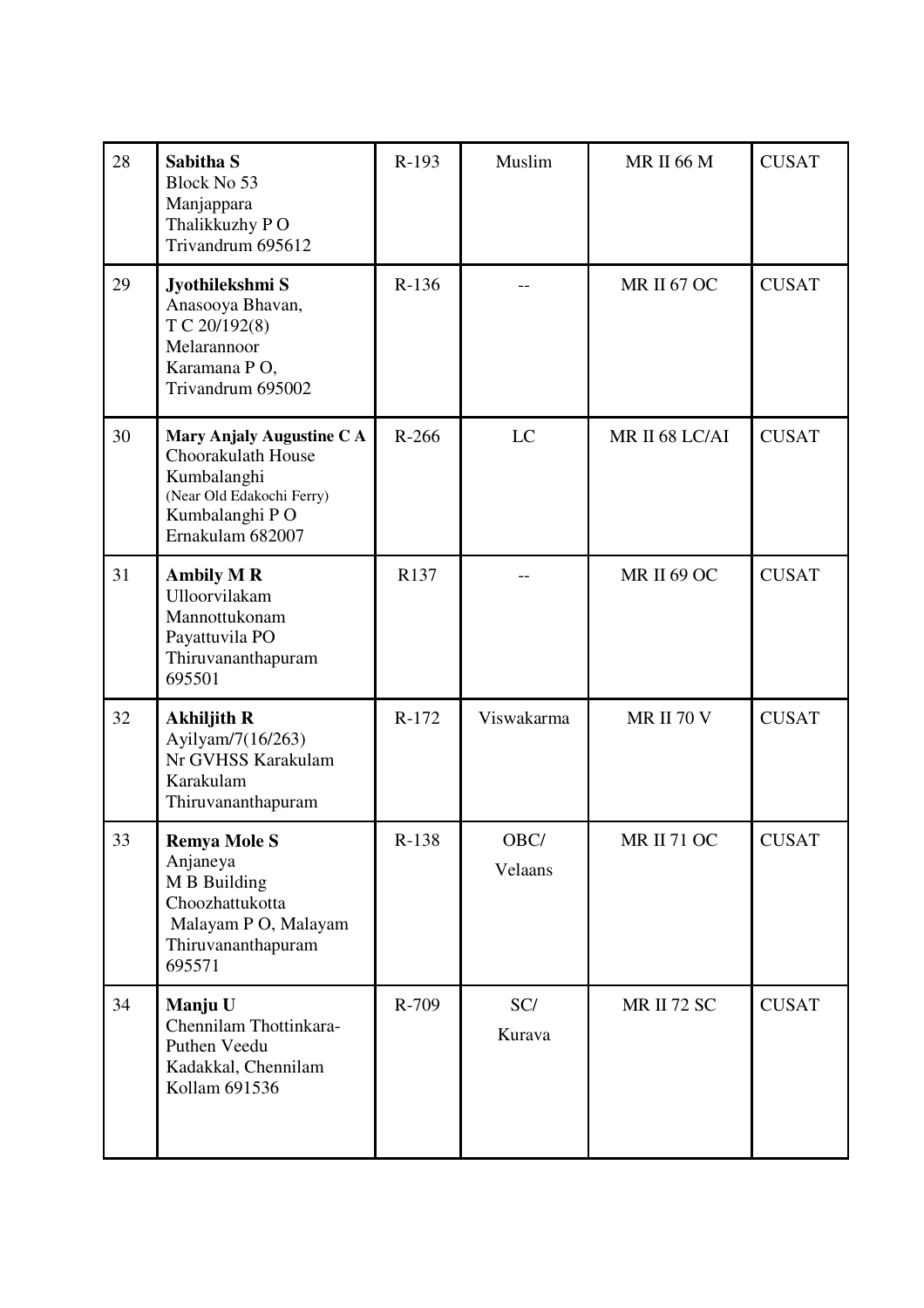| 35    | Veena V<br>Vijaya Mandiram<br>Parasuvakkal<br>Parasuvakkal<br>Thiruvananthapuram<br>695508                          | $R-139$ |        | <b>MR II 73 OC</b> | <b>CUSAT</b> |
|-------|---------------------------------------------------------------------------------------------------------------------|---------|--------|--------------------|--------------|
| $*36$ | Sandhya R K<br>Sandhya Bhavan<br>Gurunagappankavu,<br>Chencherikonam<br>Alamcode PO<br>Thiruvananthapuram<br>695102 | $R-147$ | Ezhava | <b>MR II 81 OC</b> | <b>CUSAT</b> |
| 37    | Renju A S<br>A S Bhavan<br>Eduva<br>Bhagavathinada<br>Thiruvananthapuram<br>695501                                  | $R-140$ |        | <b>MR II 75 OC</b> | <b>CUSAT</b> |
| 38    | Nujuma N<br>Al-Noor<br>Vettattuvila<br>Kaniyapuram<br>Thiruvananthapuram<br>695301                                  | R-198   |        | <b>MR II 76 M</b>  | <b>CUSAT</b> |
| 39    | Manjuladevi SP<br>Sambanda Perikamana Illam<br>Pazhachiyil<br>Pilathara PO<br>Kannur 670501                         | $R-141$ |        | MR II 77 OC        | <b>CUSAT</b> |
| $*40$ | Jisha M V<br>Puthiyottum Thazhe Kuniyil<br>Chombala<br>Chombala<br>Kozhikode 673308                                 | $R-149$ | Thiyya | <b>MR II 62 E</b>  | <b>CUSAT</b> |
| $*41$ | Sujitha S R<br>T C 43/1309(1)<br>Sujithalayam,<br>Muttathara<br>Vallakkadavu PO<br>Trivandrum 695008                | $R-165$ | Ezhava | <b>MR II 74 E</b>  | <b>CUSAT</b> |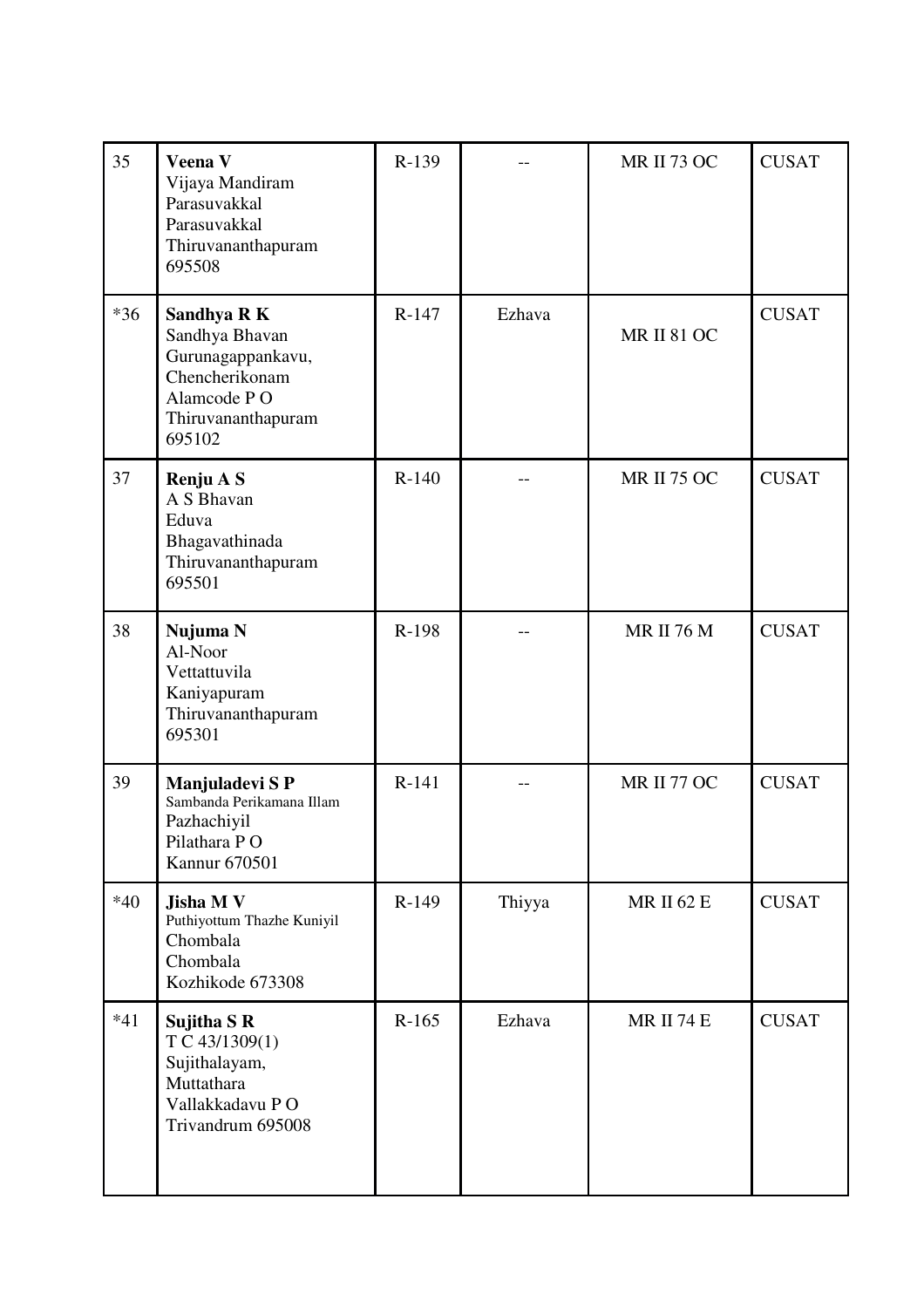| 42    | Samna Beevi M<br>C V House<br>Chirayinkeezhu<br>Mudapuram Post<br>Thiruvananthapuram<br>695314                        | $R-201$ | Muslim        | <b>MR II 80 M</b>  | <b>CUSAT</b> |
|-------|-----------------------------------------------------------------------------------------------------------------------|---------|---------------|--------------------|--------------|
| $*43$ | Shijinu K<br>Paikkattukavil<br>House/1729a<br>Thazhe Bhayankavu<br>Nellikode Post,<br>Kozhikode 673016                | $R-171$ | Thiyya        | <b>MR II 78 E</b>  | <b>CUSAT</b> |
| 44    | <b>Mahesh PM</b><br>Pulithitta<br>Sooranad South<br>Kollam 690522                                                     | $R-173$ |               | <b>MR II 82 E</b>  | <b>CUSAT</b> |
| 45    | Rohini J<br>Surabhi<br>Kazhunadu,<br>Vattappara PO<br>Thiruvananthapuram<br>695 028                                   | $R-151$ |               | <b>MR II 83 OC</b> | <b>CUSAT</b> |
| 46    | Ganga E G<br>NGRA 54<br>Kamaleswaram<br>Manacaud,<br>Thiruvananthapuram<br>695009                                     | R-717   | SC/<br>Vannan | MR II 84 SC        | <b>CUSAT</b> |
| 47    | <b>Sunitha M</b><br>Vaishnavam,<br>House No D-6<br>Sreerangam Lane,<br>Sasthamangalam<br>Thiruvananthapuram<br>695010 | $R-152$ |               | <b>MR II 85 OC</b> | <b>CUSAT</b> |
| 48    | Nasila Beevi T<br>Nasila Manzil<br>Chooramkuzhi,<br>Konniyoor, Punalal PO<br>Thiruvananthapuram<br>695575             | $R-204$ | Muslim        | <b>MR II 86 M</b>  | <b>CUSAT</b> |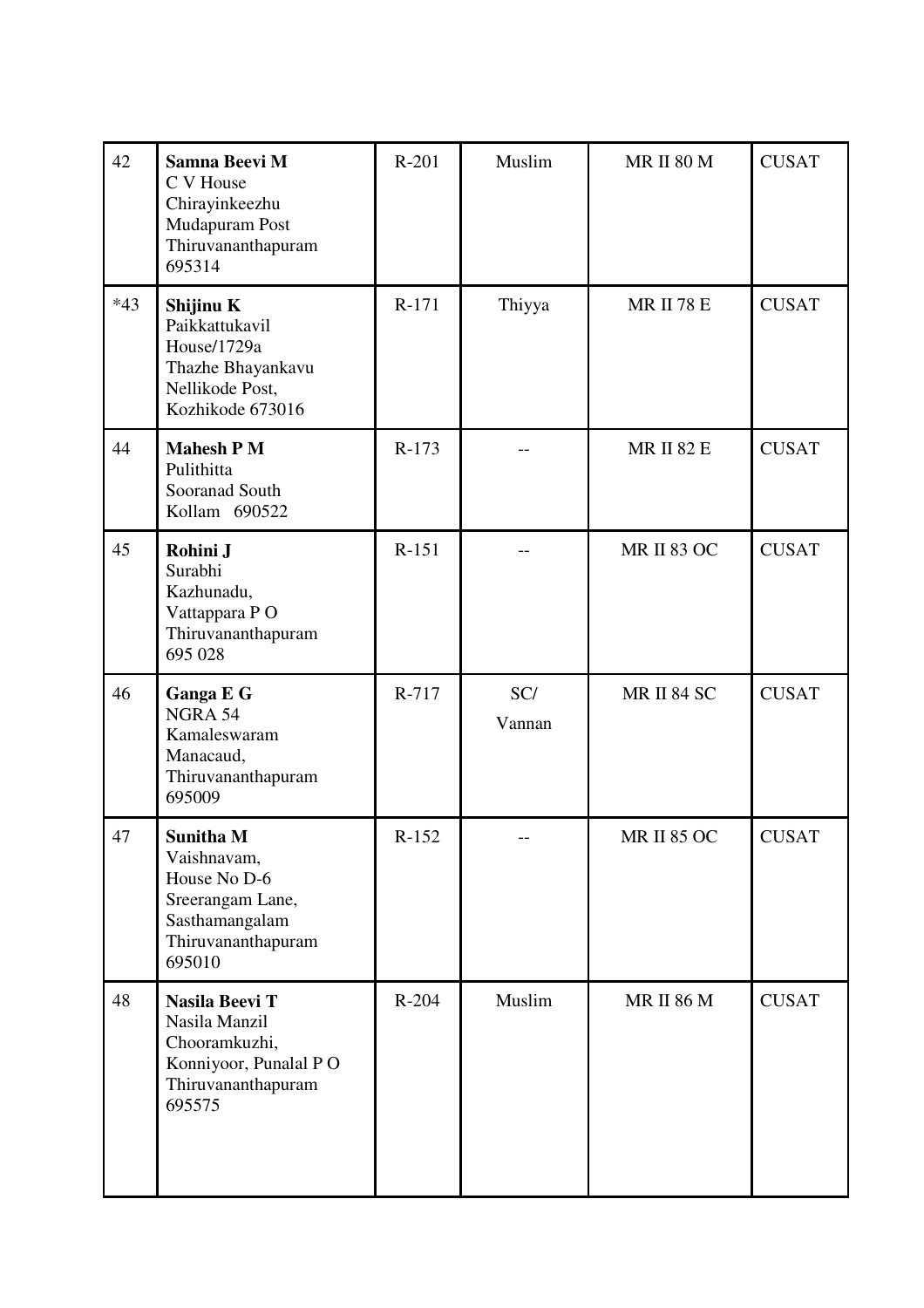| 49 | <b>Aswathy S</b><br>S R Bhavan<br>Karimpaloor<br>Puthenkulam PO<br>Kollam 691302                                        | $R-153$             |                    | <b>MR II 87 OC</b> | <b>CUSAT</b> |
|----|-------------------------------------------------------------------------------------------------------------------------|---------------------|--------------------|--------------------|--------------|
| 50 | Prabha V K<br>Puthankulam (H)<br>Areacode<br>Ugrapuram (PO)<br>Malappuram 673639                                        | R-174               | Thiyya             | <b>MR II 88 E</b>  | <b>CUSAT</b> |
| 51 | <b>Kavitha G Nath</b><br>Kavithalayam<br>Mukkada<br>Bhoothakulam<br>Kollam 691302                                       | $R-156$             |                    | <b>MR II 89 OC</b> | <b>CUSAT</b> |
| 52 | Rani AK<br>Sarayu,<br><b>VRA-24 A</b><br>Near G H S S,<br>Attingal PO<br>Thiruvananthapuram<br>695101                   | $R-160$             | OBC/<br>Chetty     | MR II 90 OBC       | <b>CUSAT</b> |
| 53 | Jyothish Raj S<br>Jyothish Bhavan<br>Chirayinkeezhu<br>Mudapuram PO<br>Thiruvananthapuram<br>695304                     | $R-157$             |                    | <b>MR II 91 OC</b> | <b>CUSAT</b> |
| 54 | Maya P S<br>Peringattu House<br>Koratty<br>Koratty PO<br>Thrissur                                                       | $R-4$<br>$(S/L-ST)$ | ST/<br>Mala Arayan | MR II 92 ST        | <b>CUSAT</b> |
| 55 | <b>Rejitha R Nair</b><br>Upasana,<br>Kariyam,<br><b>Edavacode Road</b><br>Powdikonam PO<br>Thiruvananthapuram<br>695587 | $R-159$             |                    | <b>MR II 93 OC</b> | <b>CUSAT</b> |